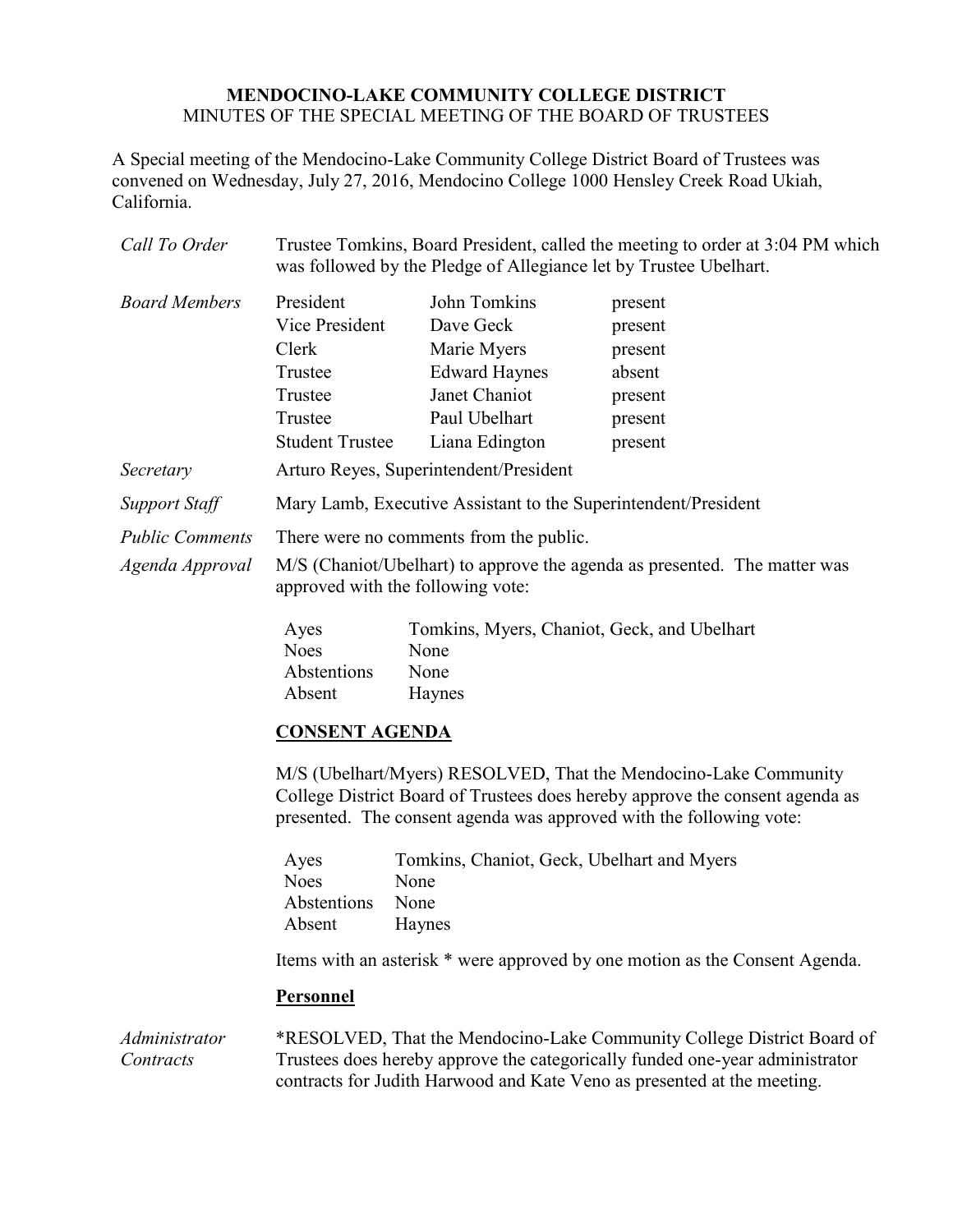| <b>Faculty Contracts</b>                                              | *RESOLVED, That the Mendocino-Lake Community College District Board of<br>Trustees does hereby approve the tenure-track faculty contract for Alicia<br>Mendoza as presented at the meeting.                                                                                                                                                                    |  |  |
|-----------------------------------------------------------------------|----------------------------------------------------------------------------------------------------------------------------------------------------------------------------------------------------------------------------------------------------------------------------------------------------------------------------------------------------------------|--|--|
| $Employment -$<br>Classified                                          | *RESOLVED, That the Mendocino-Lake Community College District Board of<br>Trustees does hereby employ Cathleen Kucz, Accounting Specialist-Payroll,<br>Ashley LaVelle, Accounting Specialist-Fiscal Services, Marciela Nieto and<br>Shadna Cameron, Child Development Specialists and Chenfei Xu as Lab<br>Technician – Chemistry as presented at the meeting. |  |  |
| Retirements or<br>Resignations -<br>Classified                        | *RESOLVED, That the Mendocino-Lake Community College District Board of<br>Trustees does hereby ratify the retirement of Anna Daugherty as presented at the<br>meeting.                                                                                                                                                                                         |  |  |
| Retirements or<br>$Resignations -$<br>Academic<br>Administrator       | *RESOLVED, That the Mendocino-Lake Community College District Board of<br>Trustees does hereby ratify the resignation of Dr. Ketmani Kouanchao as<br>presented at the meeting.                                                                                                                                                                                 |  |  |
|                                                                       | TIME CERTAIN ITEM: 3:15 PM                                                                                                                                                                                                                                                                                                                                     |  |  |
| Public Hearing -<br>Appointment to<br>Fill Trustee Area<br>#4 Vacancy | Board President Tomkins suspended the special meeting at 3:06 PM and opened<br>the public hearing on the appointment to fill the vacancy in Trustee Area #4. The<br>Board interviewed candidates during the public hearing portion of the meeting.<br>The public hearing was then closed at 3:40 PM.                                                           |  |  |
|                                                                       | Board President Tomkins reconvened the special meeting at 3:40 PM.                                                                                                                                                                                                                                                                                             |  |  |
| Selection of<br>Provisional Board<br>Member for<br>Trustee Area #4    | <b>ACTION ITEM</b><br>Upon completion of the interviews under the public hearing portion of the<br>meeting and after discussion regarding the candidates interviewed, the following<br>action was taken:                                                                                                                                                       |  |  |
|                                                                       | M/S (Myers/Ubelhart) to appoint Robert Jason Pinoli as the provisional board<br>member to represent Trustee Area 4 until the next election which will be held in<br>November 2017. The motion was approved with the following vote:                                                                                                                            |  |  |
|                                                                       | Tomkins, Chaniot, Geck, Ubelhart and Myers<br>Ayes<br><b>Noes</b><br>None<br>Abstentions<br>None<br>Absent<br>Haynes                                                                                                                                                                                                                                           |  |  |
| Oath of Office                                                        | The Oath of Office was administered to Trustee Pinoli by Board President<br>Tomkins.                                                                                                                                                                                                                                                                           |  |  |
| Informational<br><i>Item</i>                                          | Self-introduction of the newly hired managers and classified staff was completed<br>which included a brief personal history given by each person. A short reception<br>followed the meeting adjournment.                                                                                                                                                       |  |  |
| Adjournment                                                           | M/S (Ubelhart/Myers) RESOLVED, That the Mendocino-Lake Community                                                                                                                                                                                                                                                                                               |  |  |